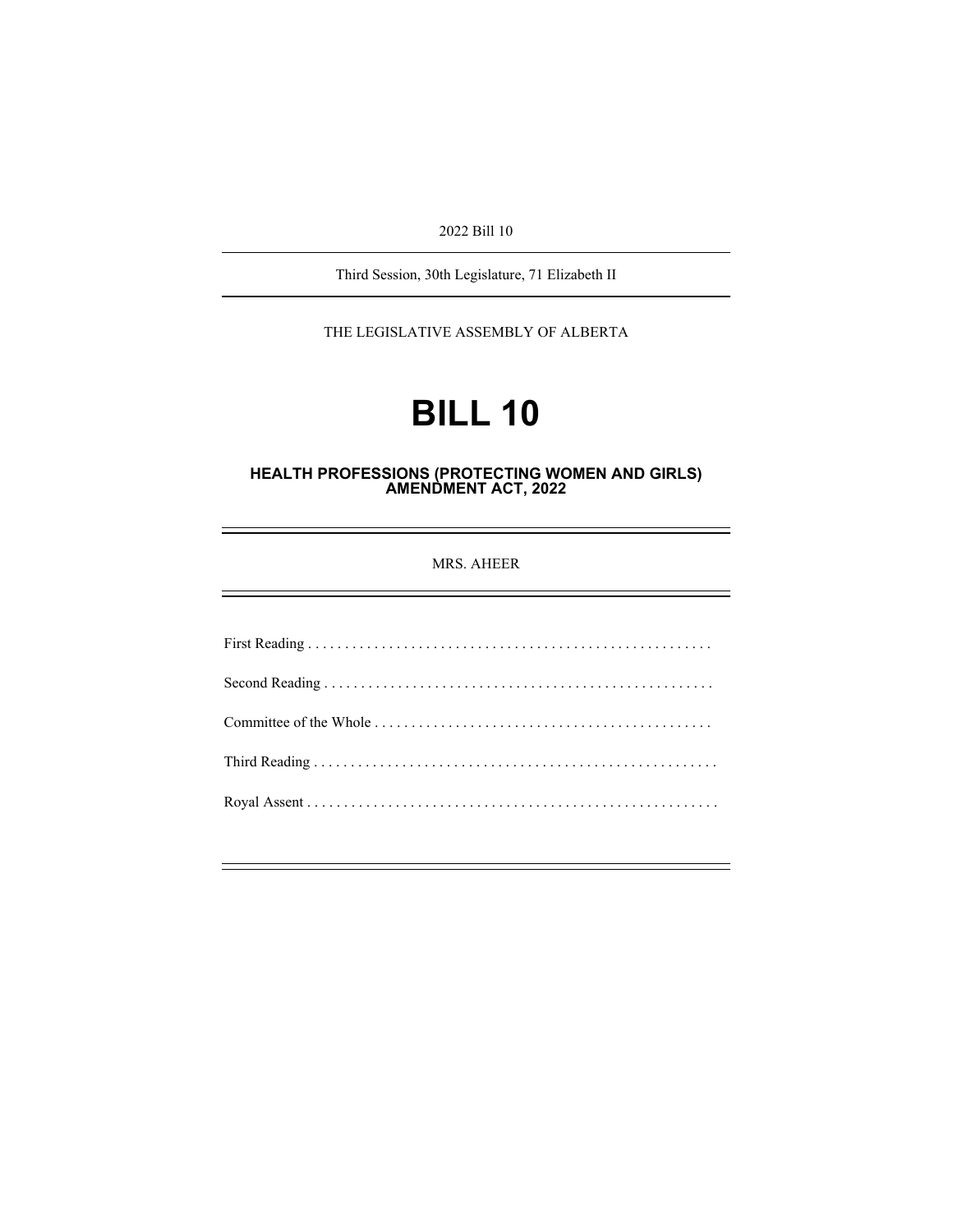*Bill 10 Mrs. Aheer* 

# **BILL 10**

# 2022

# **HEALTH PROFESSIONS (PROTECTING WOMEN AND GIRLS) AMENDMENT ACT, 2022**

*(Assented to , 2022)* 

HER MAJESTY, by and with the advice and consent of the Legislative Assembly of Alberta, enacts as follows:

#### **Amends RSA 2000 cH-7**

**1 The** *Health Professions Act* **is amended by this Act.** 

#### **2 Section 1(1) is amended by adding the following after clause (m):**

- (m.1) "female genital mutilation" means the excision, infibulation or mutilation, in whole or in part, of the labia majora, labia minora, clitoral hood or clitoris of a person, except where valid consent is given, and
	- (i) a surgical or other procedure is performed by a regulated member under this Act for the benefit of the physical health of the person or for the purpose of that person having normal reproductive functions or normal sexual appearance or function, or
	- (ii) the person is at least 18 years of age and there is no resulting bodily harm;
- **3 The following is added after section 1.1:**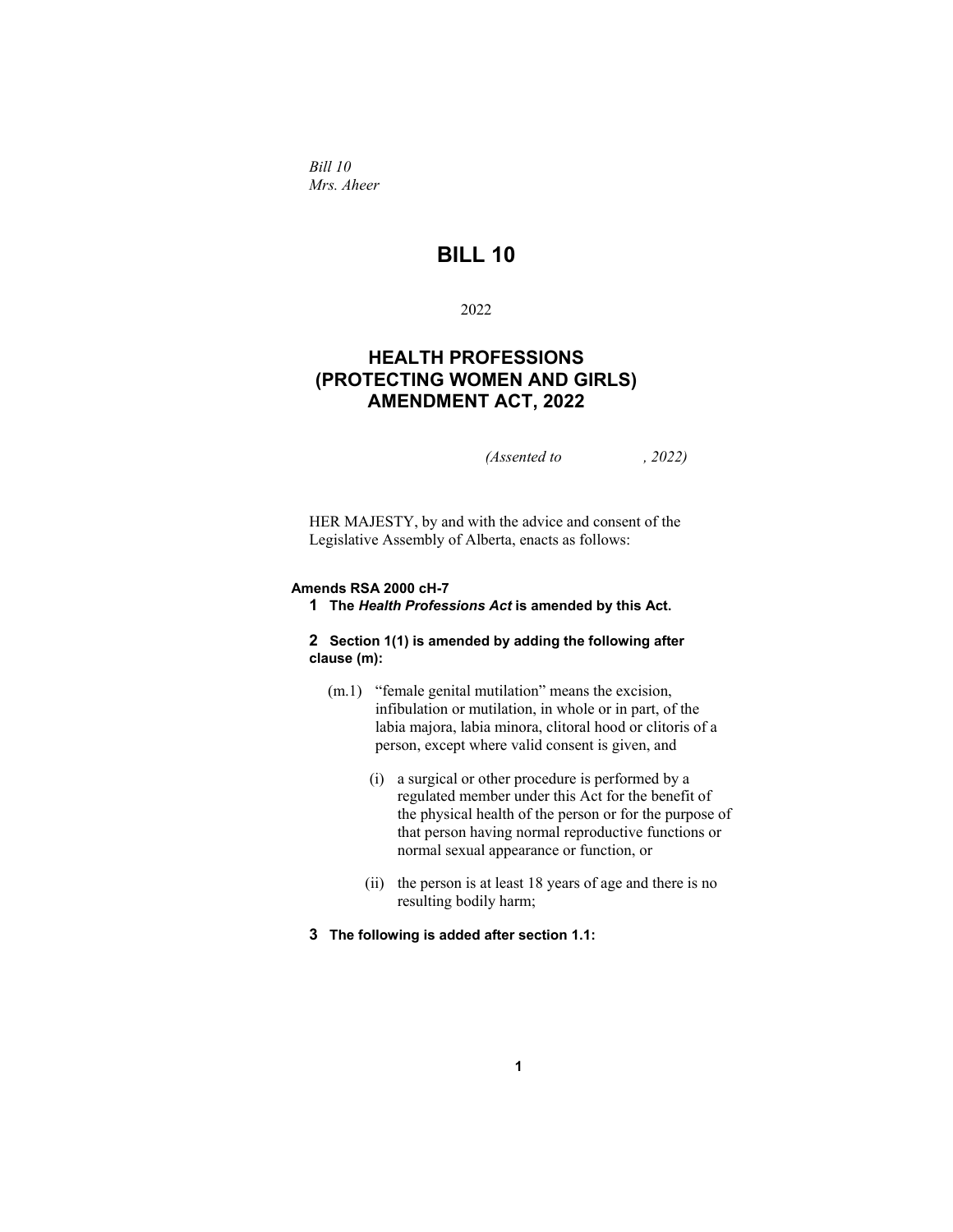# **Explanatory Notes**

- **1** Amends chapter H-7 of the Revised Statutes of Alberta 2000.
- **2** Section 1(1) presently reads in part:
	- *1(1) In this Act,*
	- *(m) "document" includes recorded information in written, photographic, magnetic, electronic or other form;*

# **3** Prohibition.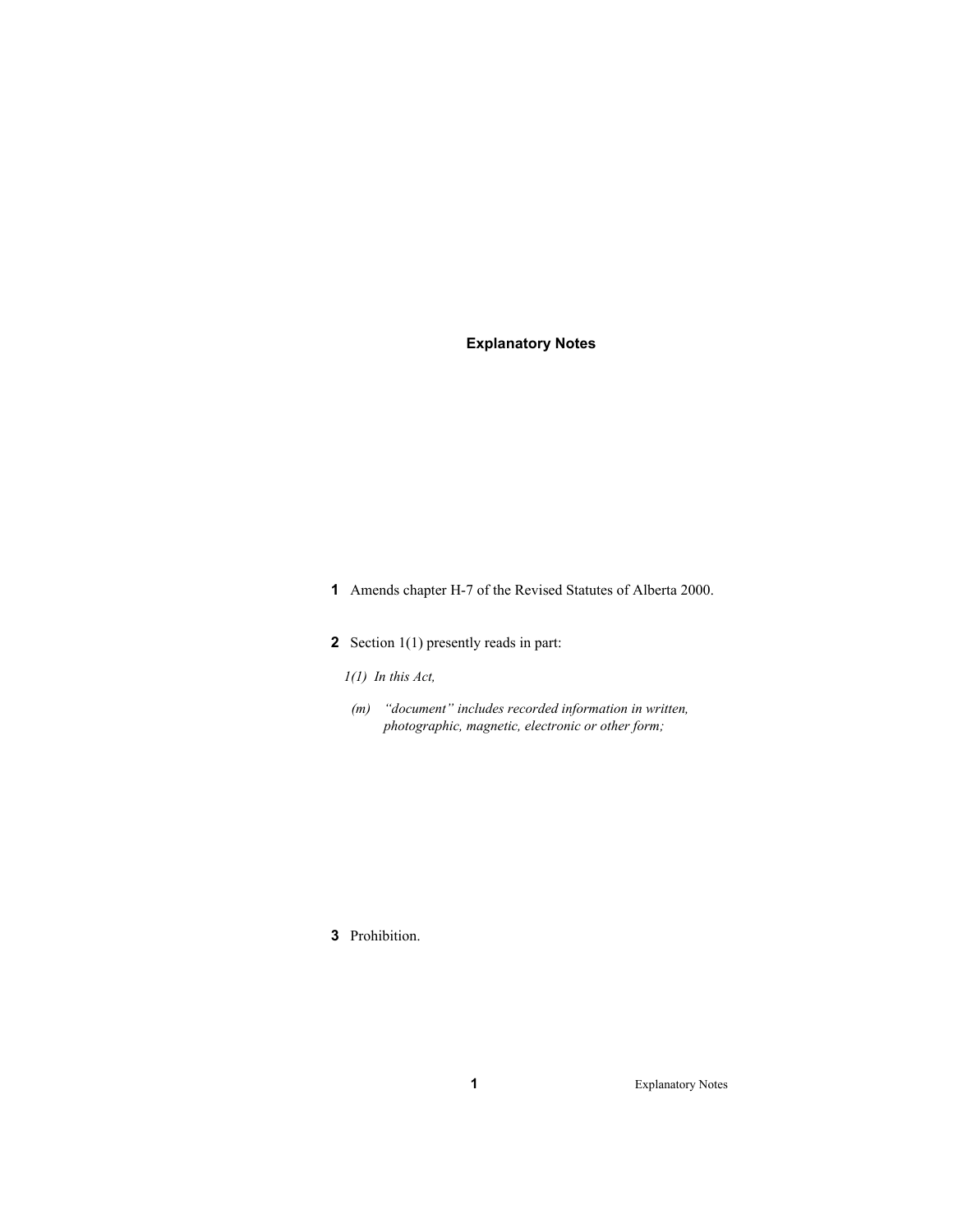#### **Prohibition**

**1.11(1)** A regulated member shall not procure or perform female genital mutilation.

**(2)** A person who has been convicted of a criminal offence related to the procurement or performance of female genital mutilation is not eligible for registration as a regulated member under this Act.

# **4 Section 45(3) is amended**

**(a) by striking out** "or" **at the end of clause (a);**

# **(b) by adding the following after clause (a):**

 (a.1) on a conviction of the person under section 268 of the *Criminal Code* (Canada) in respect of wounding or maiming within the meaning of subsection 268(3) of the *Criminal Code* (Canada), or

# **5 Section 55 is amended**

#### **(a) by adding the following after subsection (1):**

**(1.1)** In addition to complying with subsection (1), the complaints director must, immediately after receiving a notice or complaint alleging the procurement or performance of female genital mutilation or treating information as a complaint alleging the procurement or performance of female genital mutilation, report the matter to a law enforcement agency.

**(1.2)** If a regulated member is convicted of a criminal offence related to the procurement or performance of female genital mutilation, the complaints director must, immediately after being informed of the conviction, notify the registrar of the regulated member's conviction.

**(1.3)** The registrar must cancel a regulated member's practice permit and registration immediately after receiving a notification under subsection (1.2) or section 127.1(4) of the regulated member's conviction.

**(b) in subsection (2)(a) and (b) by striking out** "subsection  $(2.1)$ " **and substituting** "subsections  $(2.1)$  and  $(2.2)$ ";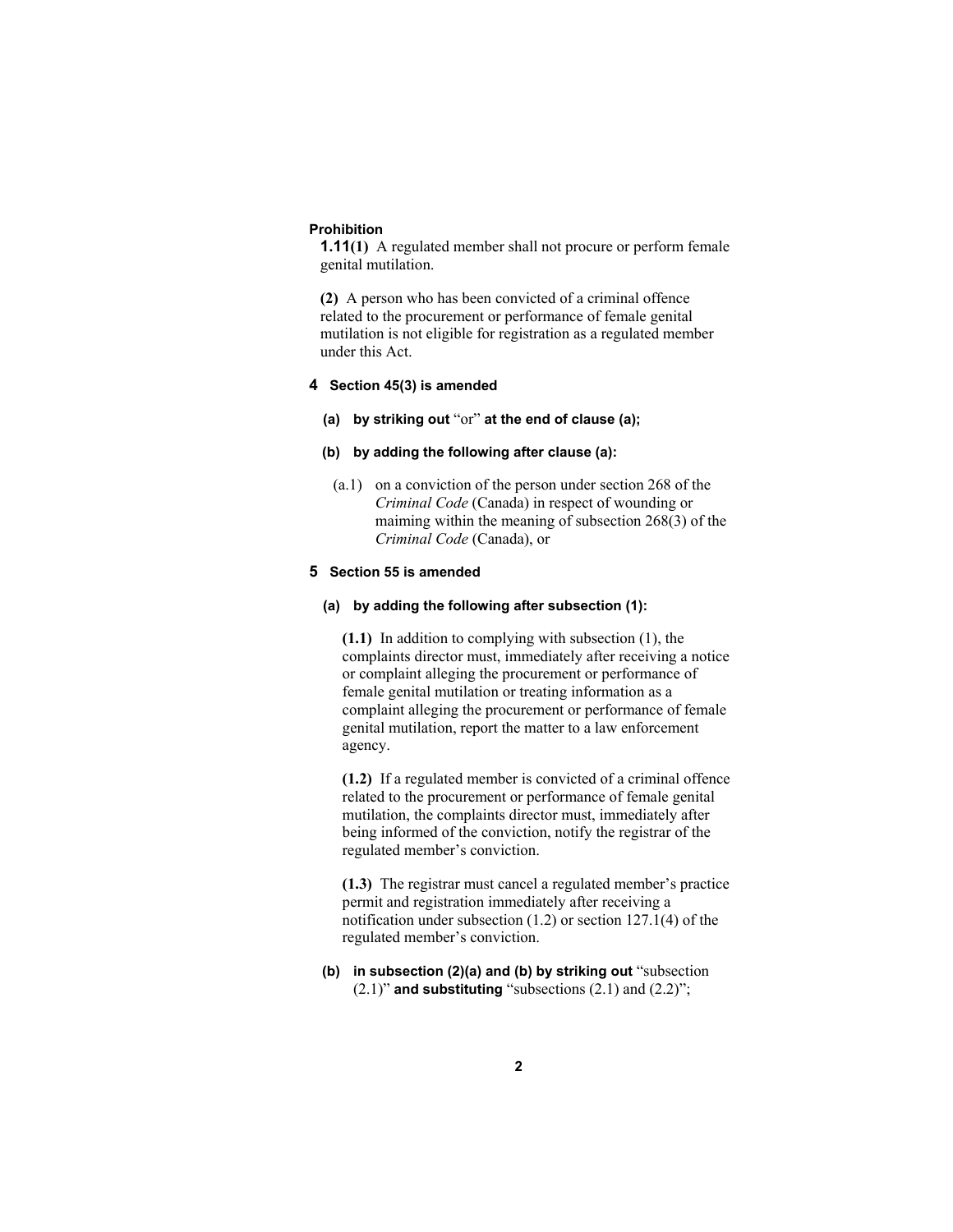# **4** Section 45(3) presently reads in part:

*(3) A person whose practice permit and registration are cancelled as a result of a decision of unprofessional conduct based in whole or in part* 

 *(a) on sexual abuse, or* 

# **5** Section 55 presently reads in part:

*55(1) Within 30 days after being given a complaint or treating information as a complaint, the complaints director must give notice to the complainant of the action taken with respect to it.* 

*(2) The complaints director* 

- *(a) subject to subsection (2.1), may encourage the complainant and the investigated person to communicate with each other and resolve the complaint,*
- *(b) subject to subsection (2.1), may make a referral to an alternative complaint resolution process under Division 2,*

*(2.1) Subsection (2)(a) and (b) do not apply in respect of a complaint made alleging sexual abuse or sexual misconduct against an investigated person.*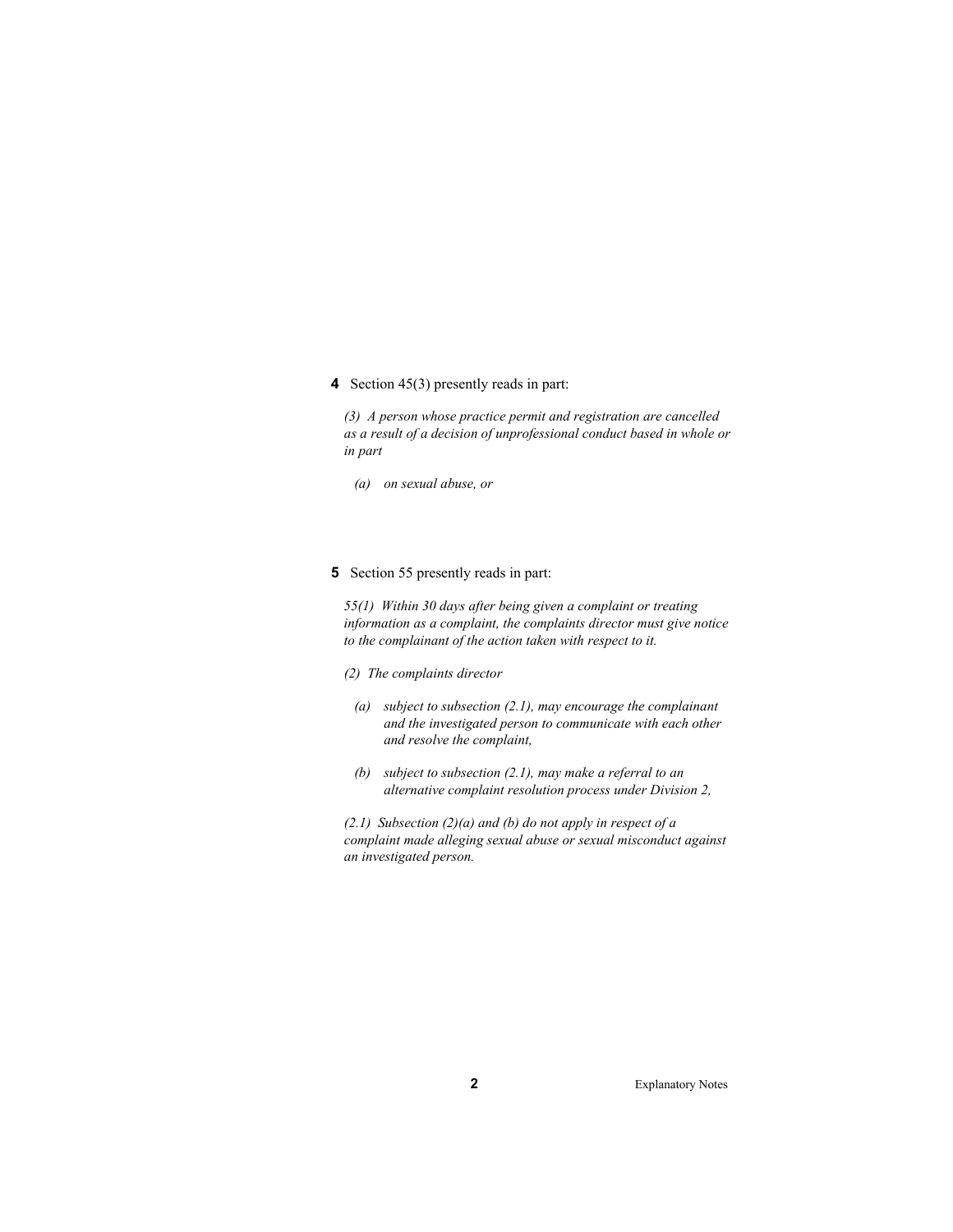#### **(c) by adding the following after subsection (2.1):**

**(2.2)** Subsection (2)(a), (a.1) and (b) do not apply in respect of a notice or complaint alleging the procurement or performance of female genital mutilation.

### **6 Section 57 is amended**

**(a) by adding the following after subsection (1.1):** 

**(1.2)** An employer who has reasonable grounds to believe that a regulated member has procured or performed female genital mutilation must, as soon as possible, give notice of that conduct to the complaints director.

**(b) in subsection (2) by striking out** "or (1.1)" **and substituting** ", (1.1) or (1.2)".

#### **7 The following is added after section 57.1:**

# **Notice of report to law enforcement agency**

**57.2** If a notice or complaint alleging the procurement or provision of female genital mutilation is reported to a law enforcement agency under this Part, the complaints director must immediately notify the complainant and the investigated person of the report.

#### **8 Section 58 is amended**

#### **(a) by adding the following after subsection (6):**

**(6.1)** If during the alternative complaint resolution process, information is introduced that causes the person conducting the alternative complaint resolution process to believe that the matter is substantially different from the original complaint and the information relates to the procurement or performance of female genital mutilation,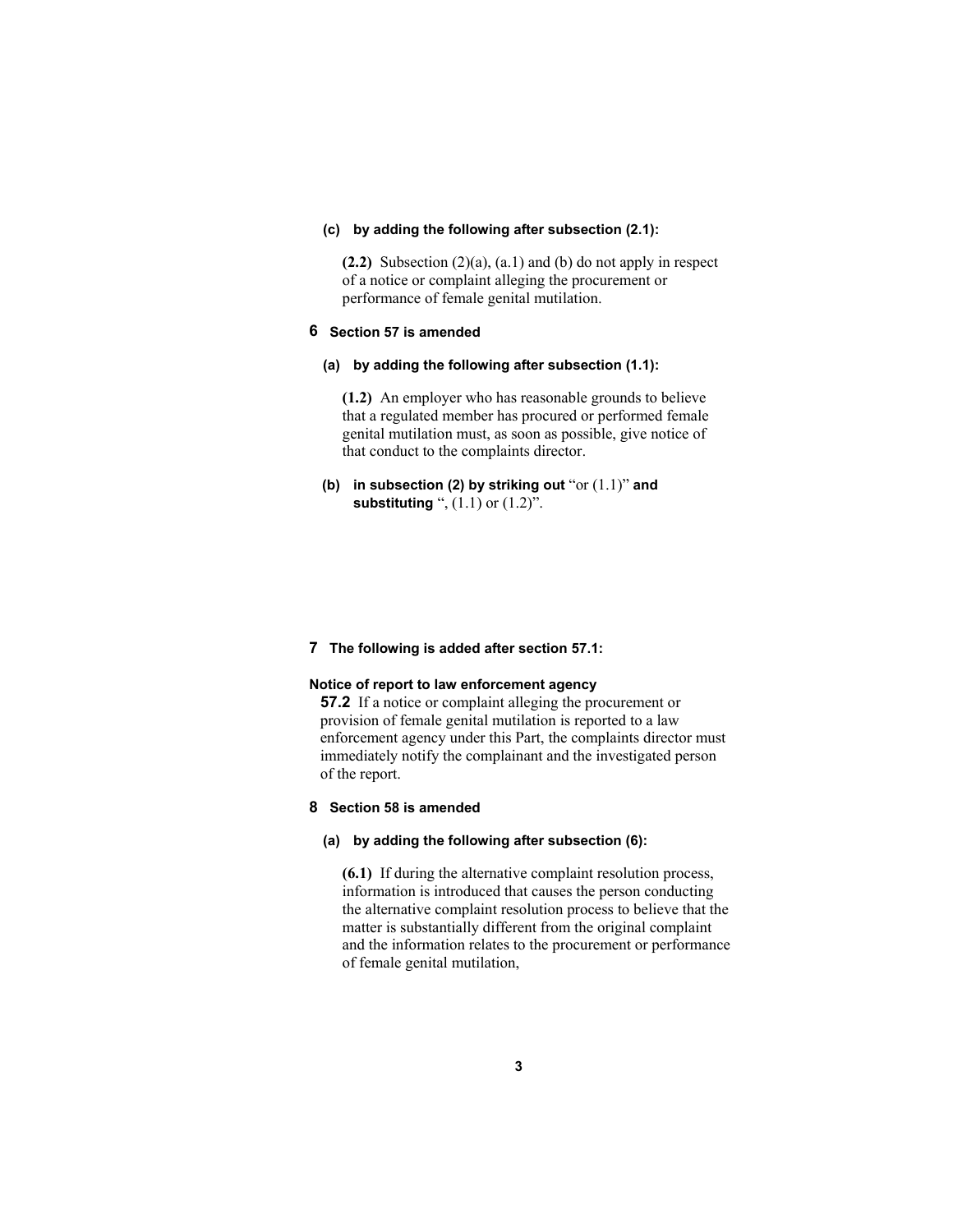**6** Section 57 presently reads in part:

*(1.1) An employer who has reasonable grounds to believe that the conduct of a regulated member constitutes unprofessional conduct based on behaviour that, in the employer's opinion, is sexual abuse or sexual misconduct must, as soon as possible, give notice of that conduct to the complaints director.* 

*(2) On being given notice under subsection (1) or (1.1), the complaints director must* 

- *(a) treat the employer as a complainant,*
- *(b) despite not receiving a complaint under section 54, treat the notice as a complaint in accordance with section 56, and*
- *(c) notify the employer and the regulated member accordingly.*
- **7** Notice of report to law enforcement agency.

**8** Section 58 presently reads in part:

*(6) A person who conducts an alternative complaint resolution process may assist in settling a complaint, but if in the opinion of that person a settlement is not likely to be agreed to, the person must notify the complaints director.* 

*(7) If during the alternative complaint resolution process information is introduced that causes the person conducting the alternative complaint resolution process to believe that the matter is substantially different from the original complaint, including where the information relates to sexual abuse or sexual misconduct, the*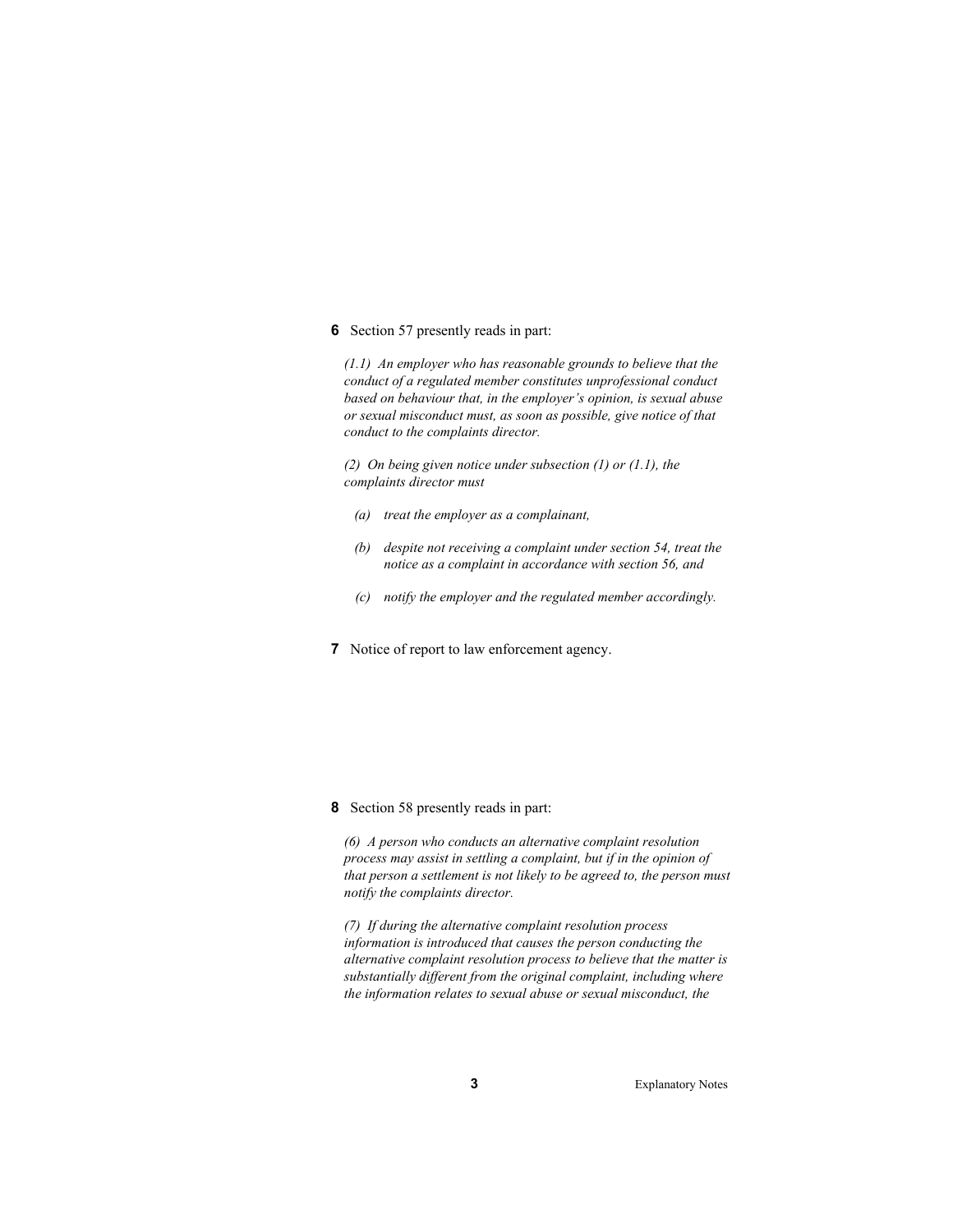- (a) the person conducting the alternative complaint resolution process must immediately notify the complaints director, and
- (b) the complaints director must, immediately after receiving a notification under clause (a), report the matter to a law enforcement agency.

#### **(b) in subsection (7)**

- **(i) by striking out** "If during" **and substituting** "Subject to subsection (6.1), if during";
- **(ii) by adding** "the procurement or performance of female genital mutilation or relates to" **after** "relates to";
- **(c) in subsection (8)** 
	- **(i) by striking out** "or" **at the end of clause (c);**
	- **(ii) by adding the following after clause (c):** 
		- (c.1) if the information referred to in subsection (7) relates to female genital mutilation, report the matter to a law enforcement agency, or

#### **9 Section 96.2 is amended**

- **(a) in subsection (1)(a) by adding** "the procurement or performance of female genital mutilation or constitutes" **after** "constitutes";
- **(b) in subsection (2)(a) by adding** "the procurement or performance of female genital mutilation or constitutes" **after** "constitutes".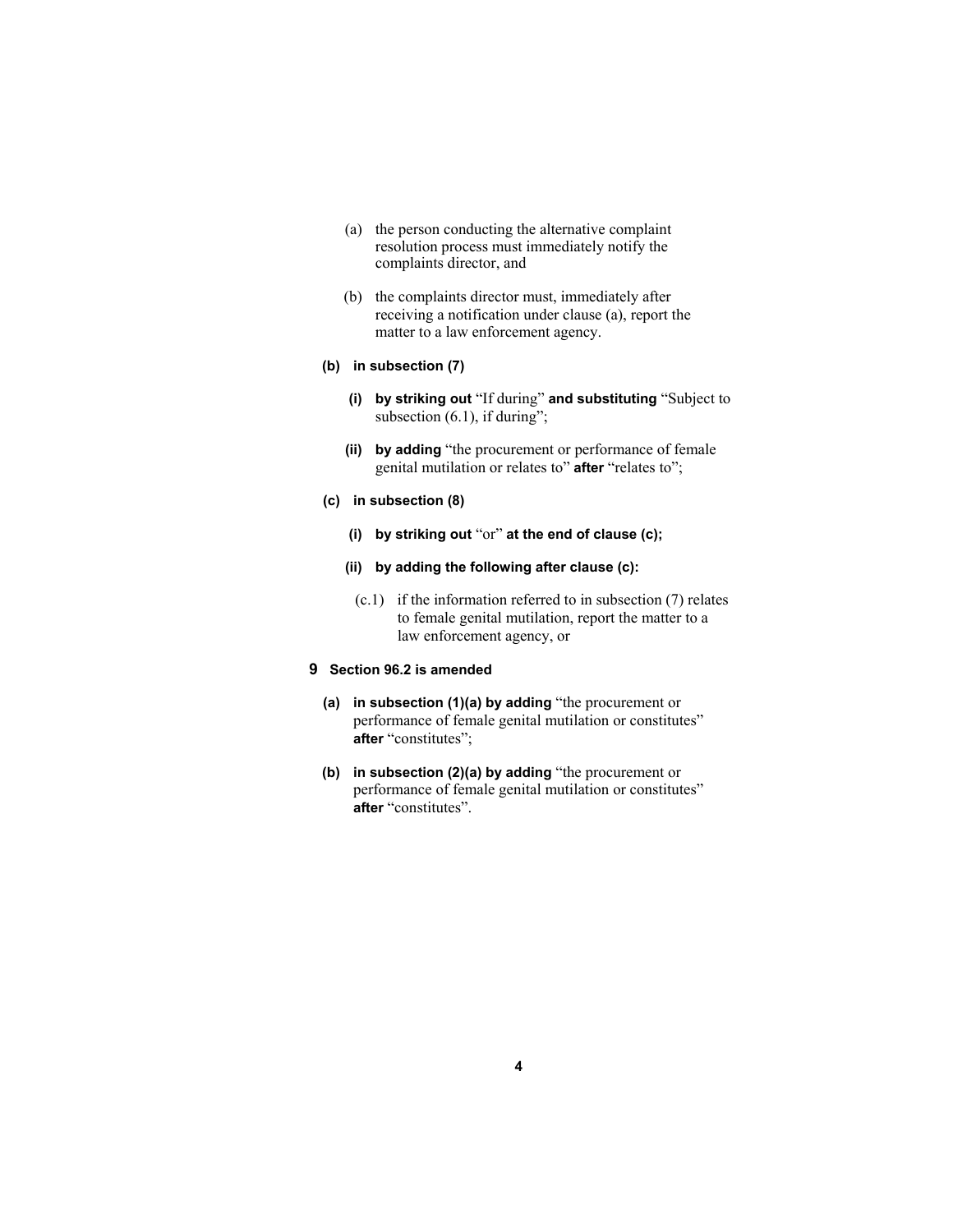*person must notify the complaints director and the complaints director must decide whether the alternative complaint resolution process may continue or whether the matter must be processed under subsection (8).* 

*(8) On being notified under subsection (6) or section 60(7)(b) or on deciding under subsection (7) to process a matter under this subsection, the complaints director must* 

- *(a) if an investigation has not been commenced, commence an investigation under Division 3,*
- *(b) if an investigation has been commenced but no report of the investigation has been made, refer the complaint back to the investigator, if available, or appoint another investigator to complete the investigation regarding the complaint and make a report,*
- *(c) dismiss the complaint, or*
- *(d) in all other cases, refer the matter to the hearings director for a hearing.*

#### **9** Section 96.2 presently reads in part:

*96.2(1) If a governing body of a similar profession in Canada or the United States has determined that the conduct of a regulated member in that other jurisdiction constitutes unprofessional conduct, the registrar must* 

 *(a) cancel the regulated member's practice permit and registration if, in the opinion of the registrar, the conduct that decision was based on constitutes sexual abuse, or* 

*(2) If the registrar is satisfied that the registrar has sufficient evidence that a governing body of a similar profession in another jurisdiction, other than in Canada or the United States, has determined that the conduct of a regulated member in that other jurisdiction constitutes unprofessional conduct, the registrar must* 

 *(a) cancel the regulated member's practice permit and registration if, in the opinion of the registrar, the conduct that decision was based on constitutes sexual abuse, or*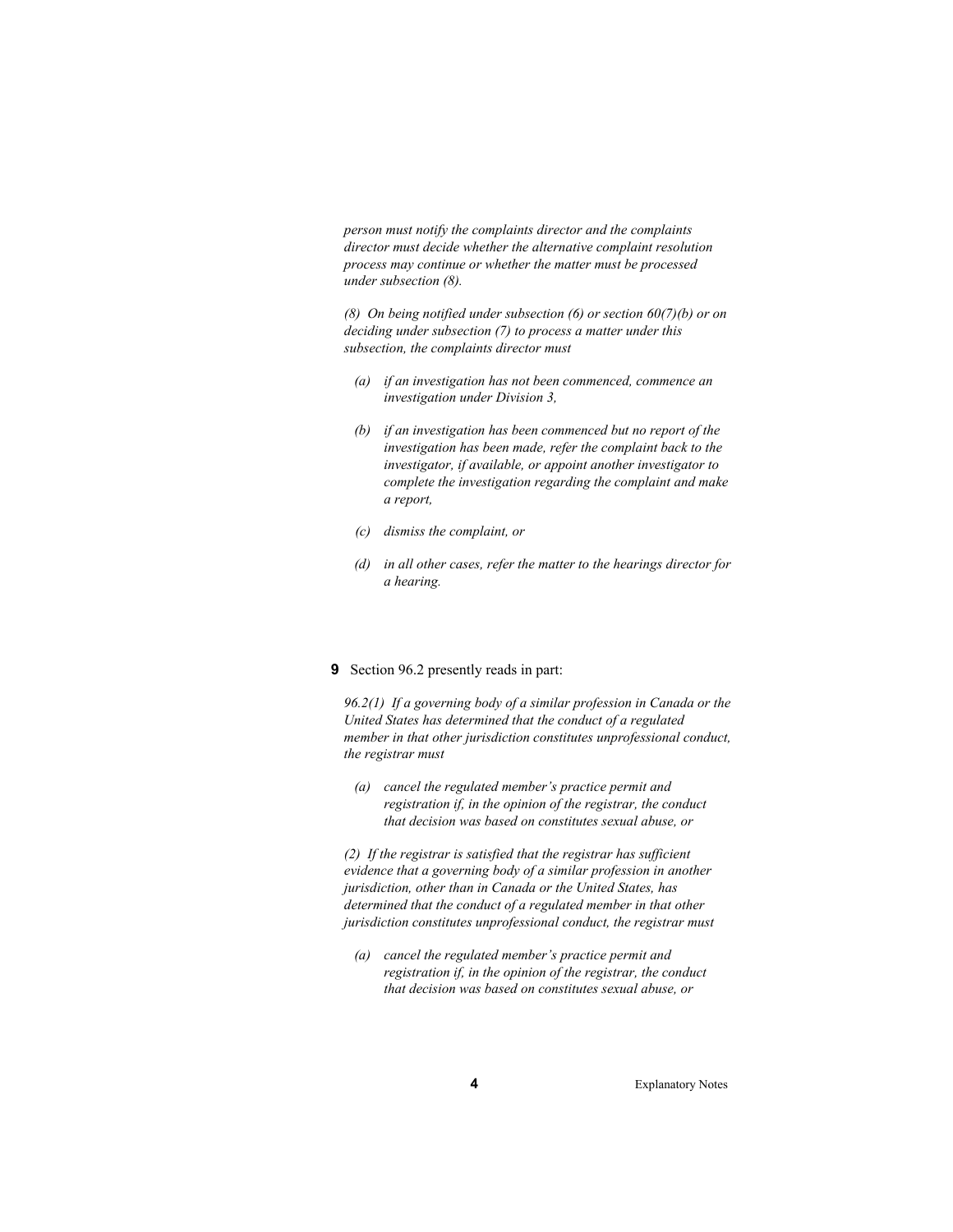**10 Section 127.2(1) is amended by adding** "the procurement or performance of female genital mutilation or constitutes" **after** "constitutes".

# **11 The following is added after section 133.1:**

# **Standards of practice respecting female genital mutilation 133.2(1)** A council must develop and propose standards of

practice respecting female genital mutilation.

**(2)** Section 133 applies in respect of the adoption of standards of practice under this section as if the standards of practice were adopted under section 133.

**(3)** Standards of practice referred to in subsection (1) must be adopted by a council within 12 months after the later of

- (a) the coming into force of this section, and
- (b) the coming into force of the schedule to this Act that governs the college.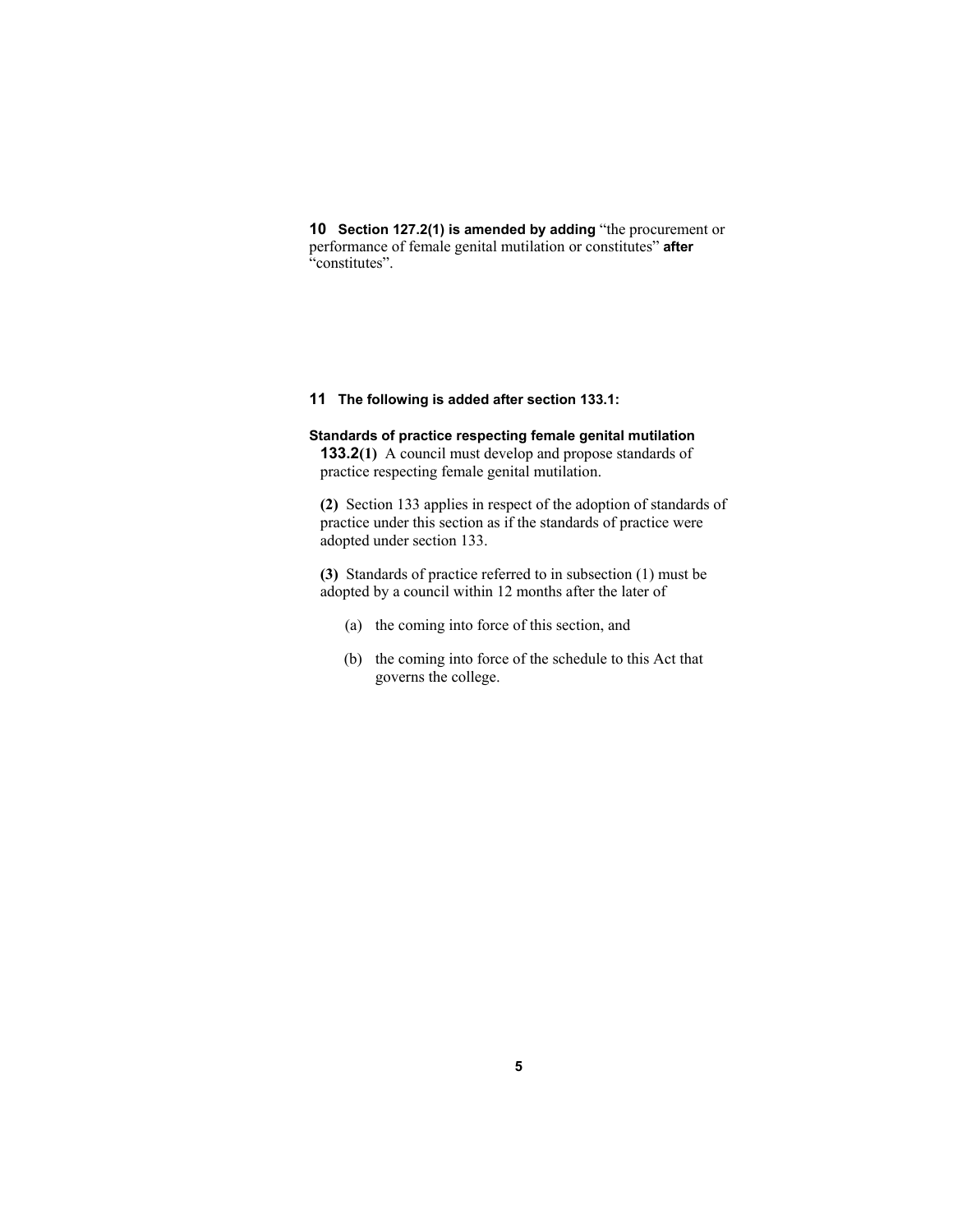# **10** Section 127.2(1) presently reads:

*127.2(1) If in the course of a regulated member acting in the regulated member's professional capacity the regulated member has reasonable grounds to believe that the conduct of another regulated member of any college constitutes sexual abuse or sexual misconduct, the regulated member must report that conduct to the complaints director.* 

**11** Standards of practice respecting female genital mutilation.